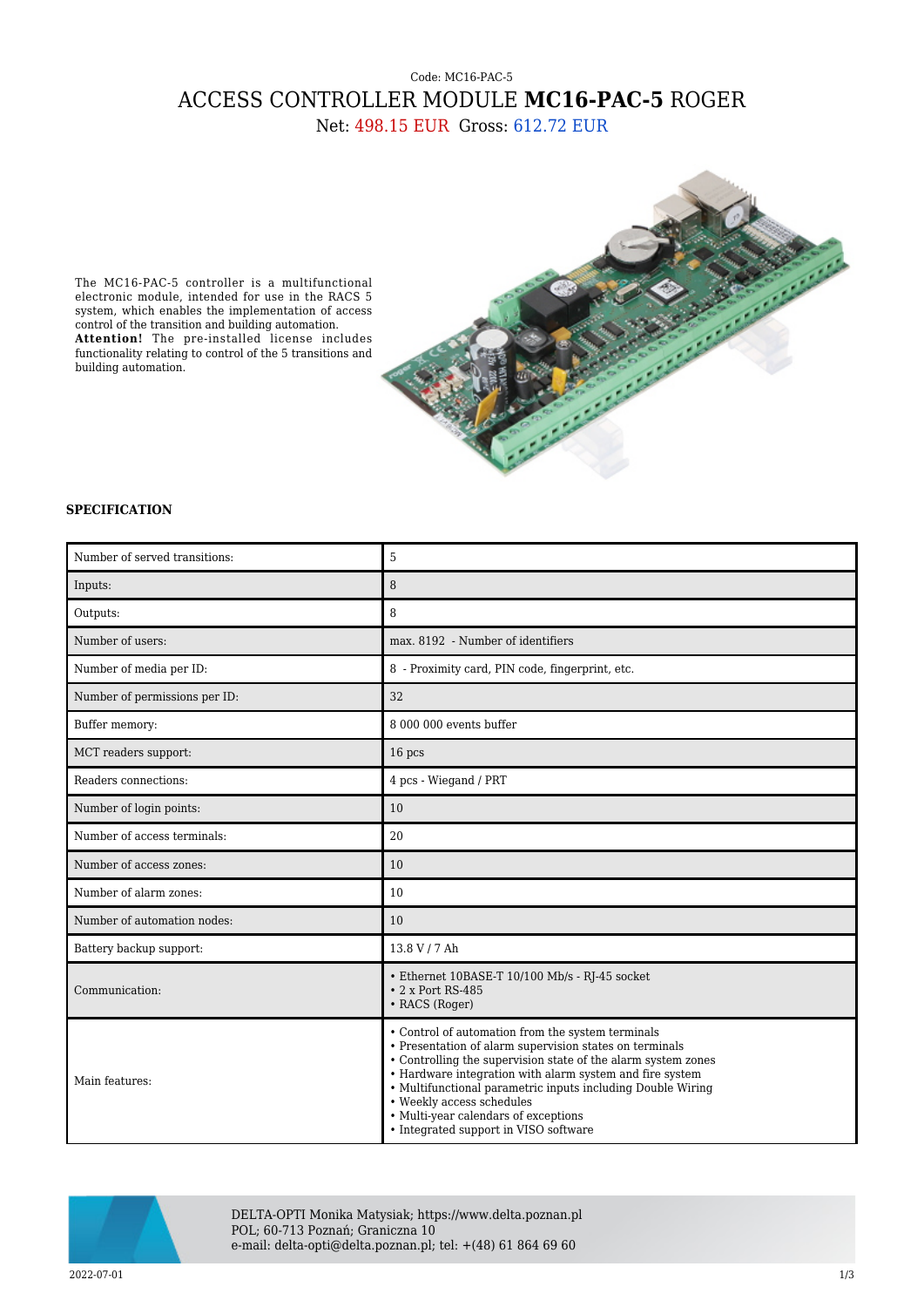| Power supply:                  | $\cdot$ 17  18 V AC<br>$\cdot$ 10  15 V DC<br>$\cdot$ 22  26 V DC |
|--------------------------------|-------------------------------------------------------------------|
| Operation temp:                | 5 °C  40 °C                                                       |
| Permissible relative humidity: | $\leq$ 95 % (non-condensing)                                      |
| Weight:                        | $0.15$ kg                                                         |
| Dimensions:                    | 175 x 72 x 30 mm                                                  |
| Manufacturer / Brand:          | ROGER                                                             |
| Guarantee:                     | 3 years                                                           |

## **PRESENTATION**

Top view:

![](_page_1_Picture_3.jpeg)

Connectors:

![](_page_1_Picture_5.jpeg)

![](_page_1_Picture_6.jpeg)

![](_page_1_Picture_7.jpeg)

DELTA-OPTI Monika Matysiak; https://www.delta.poznan.pl POL; 60-713 Poznań; Graniczna 10 e-mail: delta-opti@delta.poznan.pl; tel: +(48) 61 864 69 60

2022-07-01 2/3